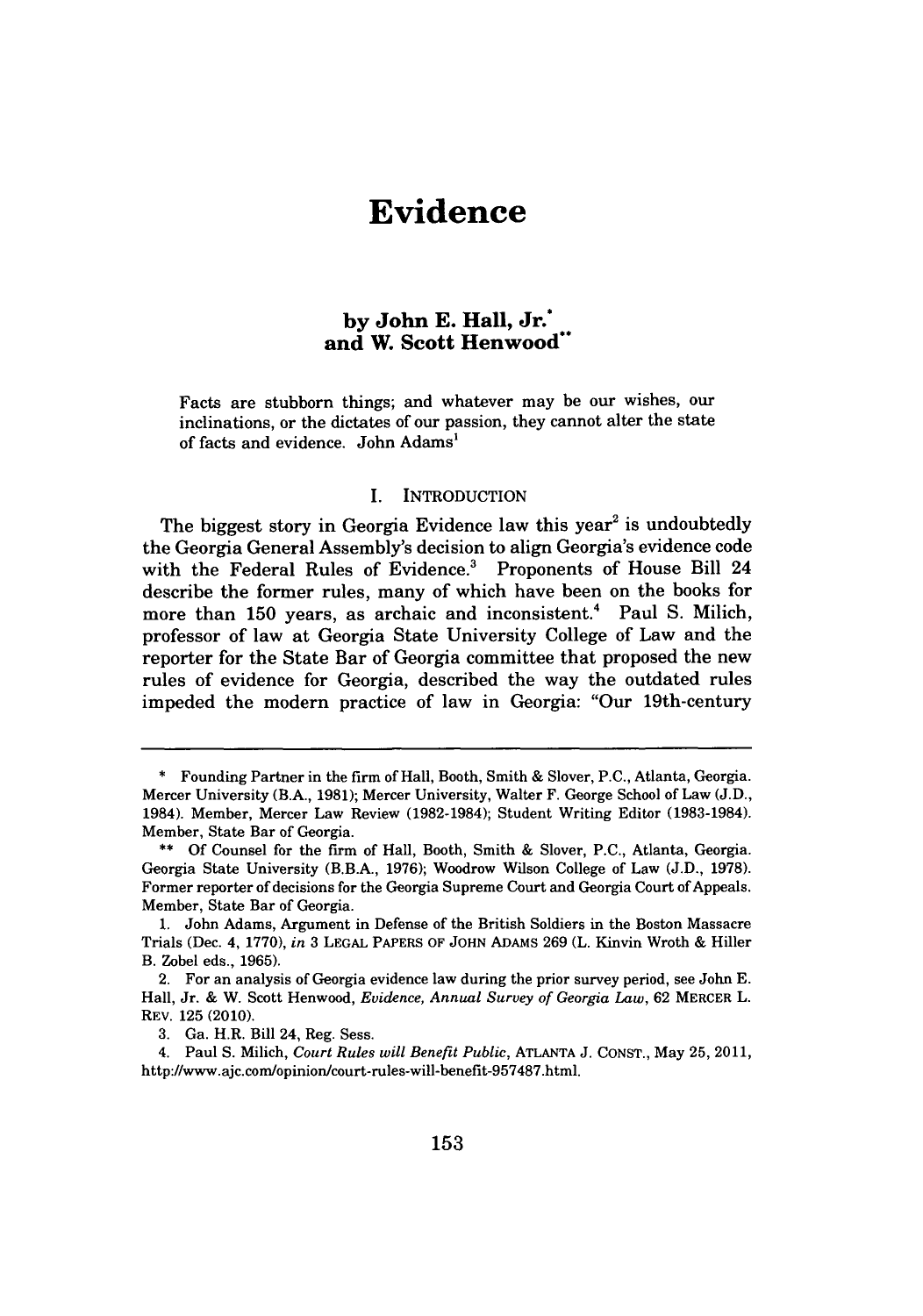evidence rules do not fit the 21st century very well. Phones did not exist when Georgia's evidence code was written in **1860,** let alone cars, videos, computers, or even Facebook.<sup>"5</sup> With this change, Georgia joins fortythree other states that have adopted the Federal Rules of Evidence, including all states bordering Georgia.<sup>6</sup> Attorneys practicing in Georgia may have some studying to do to become familiar with the new code; however, the Bill's supporters argue that this should not be a problem since many attorneys have experience in federal court or remember some of the rules from their law school days.'

These changes represent the culmination of a twenty-year struggle to conform Georgia's code to the Federal Rules of Evidence, which began when Governor Nathan Deal, then leader of the Senate, carried the proposed changes to a unanimous vote in the Senate, only to be defeated in the House.<sup>8</sup> Because the new legislation becomes effective January **1, 2013,'** it does not affect cases that are surveyed in this article, which were decided from June **1,** 2010 to May **31,** 2011. However, judges have already started to take note of the forthcoming changes.<sup>10</sup>

#### II. **BEST** EVIDENCE RULE

As supporters of Georgia's adoption of the Federal Rules of Evidence have noted, Georgia courts have struggled to apply the Georgia Rules of Evidence in determining the admissibility of various types of electronic evidence.<sup>11</sup> One area of evidence law in which Georgia has struggled with technological advances is the application of the Best Evidence Rule, which governs the version of documents that can be used as evidence when the contents of the documents are at issue.<sup>12</sup> The Georgia version

*Id.*

**<sup>5.</sup>** *Id.*

*<sup>6.</sup> Id.*

**<sup>7.</sup>** John Gramlich, *Georgia Rewrites its Trial Rules, Replacing a 19th Century System,* **STATELINE** (May **26,2011),** http://www.stateline.org/live/printable/story?contentId=577213.

**<sup>8.</sup>** Milich, *supra* note 4.

**<sup>9.</sup>** Ga. H.R. Bill 24, **§ 1,** Reg. Sess.

*<sup>10.</sup> See* Bethel v. Fleming, **310** Ga. **App. 717, 723** n.6, 713 **S.E.2d 900, 905** n.6 (2011). The court in *Bethel* noted the following:

The General Assembly recently amended the Georgia Code to substantially revise, supersede, and modernize provisions relating to evidence "to adopt the Federal Rules of Evidence, as interpreted **by** the Supreme Court of the United States and the United States circuit courts of appeal as of January **1, 2013 . . . ."** See House Bill 24, Ga. L. 2011, **p. 1, § 1.** Although the amended code sections do not apply in this case, we nevertheless note that they are consistent with our conclusion here. See House Bill 24, Ga. L. 2011, **p. 3, §** 2.

*<sup>11.</sup> See Milich, supra* note 4.

*<sup>12.</sup> See, e.g.,* Baptiste v. State, **288** Ga. **653, 656, 706 S.E.2d** 442, 445 (2011).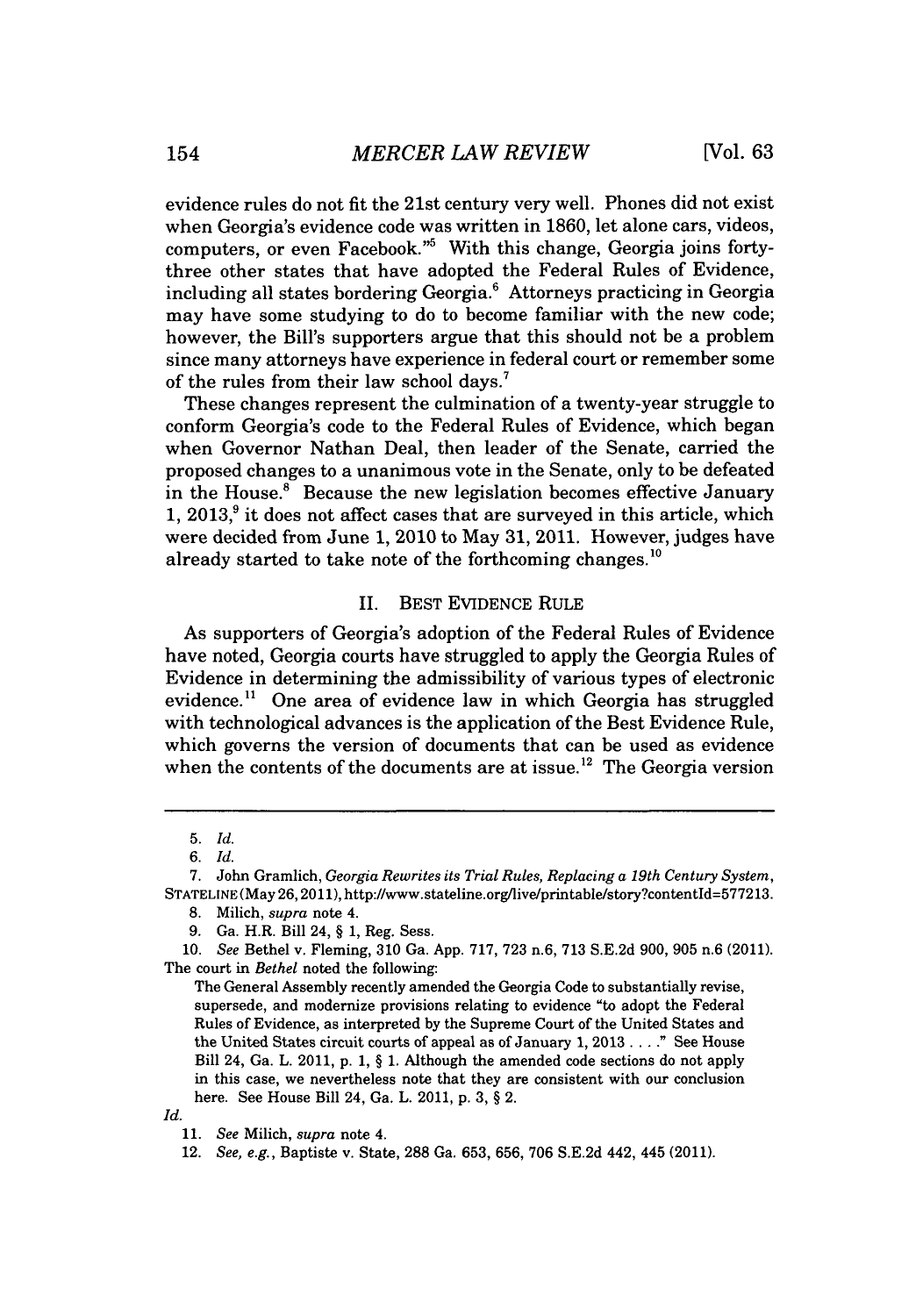of the rule codified in section 24-5-4 of the Official Code of Georgia Annotated  $(O.C.G.A.),<sup>13</sup> reads:$ 

(a) The best evidence which exists of a writing sought to be proved shall be produced, unless its absence shall be satisfactorily accounted for.

**(b)** Written evidence of a writing is considered of higher proof than oral evidence. In all cases where the parties have reduced their contract, agreement, or stipulation to writing and have assented thereto, such writing is the best evidence of the same. $^{14}$ 

The Federal Rules of Evidence similarly require production of the original writing to prove its contents.<sup>15</sup> However, in contrast to Georgia's articulation of the original writing requirement, the federal version provides for the use of electronically duplicated copies as acceptable versions of the original.<sup>16</sup> For example, computer printouts are included in the definition of original: "If data are stored in a computer or similar device, any printout or other output readable **by** sight, shown to reflect the data accurately, is an 'original.'"<sup>17</sup> The Georgia Supreme Court recently interpreted the lack of a similar provision regarding computer printouts to mean that, under Georgia's articulation of the Best Evidence Rule, printouts from computers, notwithstanding their accuracy, are not "originals."8

*In Baptiste v. State,'"* Gerard George Baptiste objected at a pretrial hearing for his felony murder trial to the admission of evidence collected during searches of his residence and vehicle. In response to this objection, the prosecution produced copies of warrants issued for the searches at issue. Attached to the copies of the warrants was an unsigned, unsworn affidavit by the county investigator.<sup>20</sup> The investigator testified that the original warrants and his original signed affidavit had been "retained and sealed" **by** the issuing judge, who was now unable to locate the original documents.<sup>21</sup> The investigator also testified that, in the presence of the assistant district attorney and a

**19. 288** Ga. **653, 706 S.E.2d** 442 (2011).

**<sup>13.</sup> O.C.G.A.** *§* 24-5-4 (2010).

<sup>14.</sup> *Id.*

**<sup>15.</sup> FED.** R. EVID. 1002. The rule states: "To prove the content of a writing, recording, or photograph, the original writing, recording, or photograph is required, except as otherwise provided in these rules or **by** Act of Congress." *Id.*

**<sup>16.</sup>** *Id.* at 1001(4).

**<sup>17.</sup>** *Id.* at **1001(3).**

**<sup>18.</sup>** *Baptiste,* **288** Ga. at **656, 706 S.E.2d** at 445.

<sup>20.</sup> *Id.* at **655, 706 S.E.2d** at 444.

<sup>21.</sup> *Id.*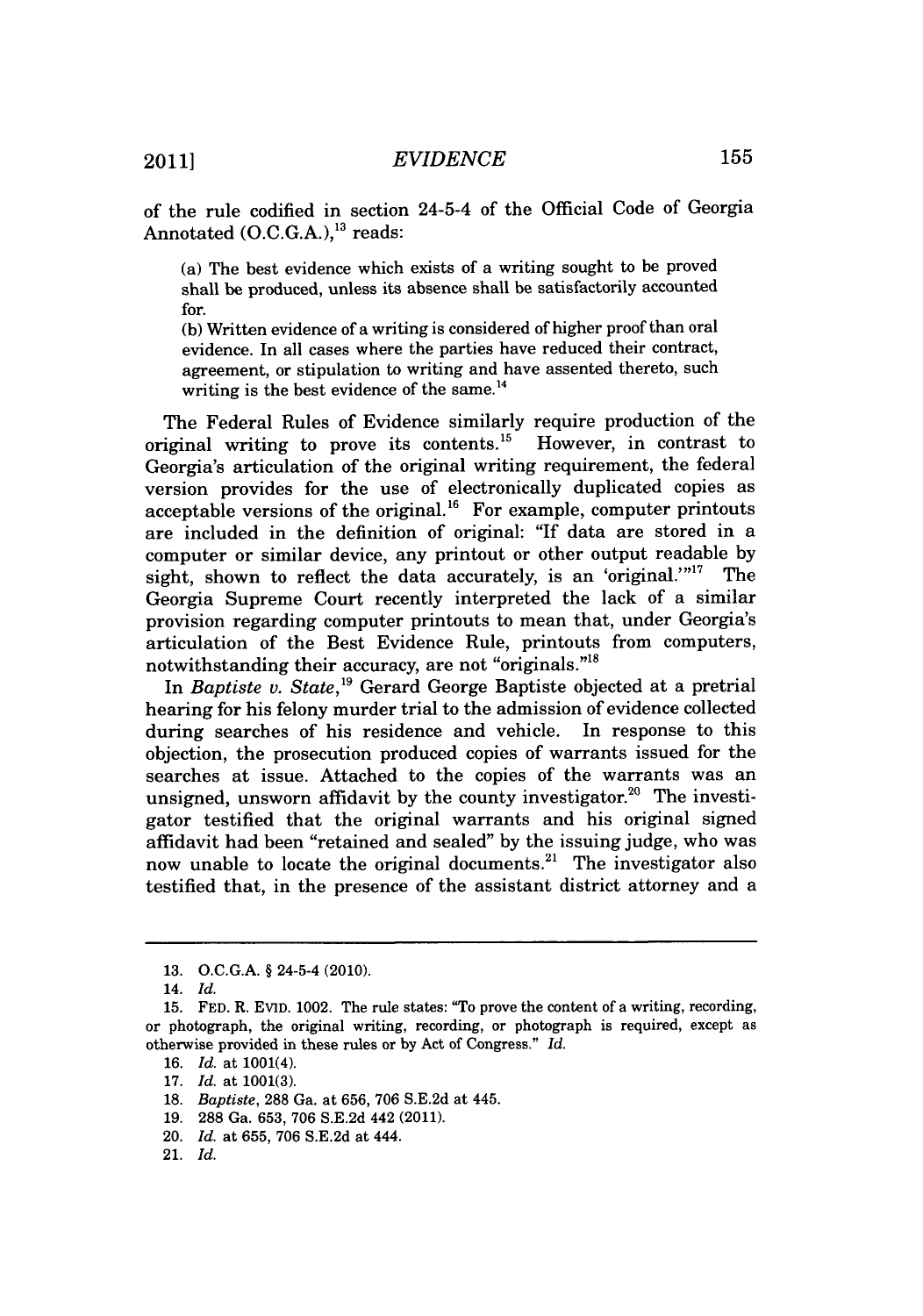detective, he retrieved the unsigned version of the affidavit from a computer in the sheriff's office on which the original affidavit was composed.<sup>22</sup> He also confirmed the accuracy of the unsworn version of the document, affirming that it contained the following:

[Ilnformation identical to that contained in the affidavit he had executed before the issuing judge in order to obtain the warrant for appellant's truck and, with the deletion of the last **6** 1/4 lines, was identical to the affidavit he had executed before the issuing judge to obtain the warrant for appellant's residence.<sup>23</sup>

The trial court found that this version of the affidavit was a satisfactory "duplicate original" and denied the motion to suppress. $^{24}$ 

Baptiste appealed, and the Georgia Supreme Court held that the affidavit printed from the sheriff's computer did not satisfy the Best Evidence Rule in Georgia.<sup>25</sup> Justice Benham noted that Georgia's evidence rules did not explicitly allow printouts from computers as duplicate originals, and to qualify as such, the document produced **by** the prosecution should have been made **"by** the same pen stroke at the same time **. . .** or [the document is] not a copy executed at the same time as the 'original' of the document."<sup>26</sup> The supreme court held, however, that the trial court did not abuse its discretion in admitting the unsworn affidavit because Georgia's evidence code permits the admission of secondary evidence upon a showing that the original document was lost or unavailable." Given the officer's testimony about the sealed, and now unavailable, original warrants and affidavits, the court reasoned that the trial court did not commit error in permitting the secondary evidence.<sup>28</sup>

#### III. **CHARACTER EVIDENCE**

#### *A. Similar Tansactions*

As noted in the previous survey,<sup>29</sup> Georgia is the only jurisdiction in the United States that allows admission of a criminal defendant's past

<sup>22.</sup> *Id.* at **656, 706 S.E.2d** at 444-45.

**<sup>23.</sup>** *Id.* at **655-56, 706 S.E.2d** at 444.

<sup>24.</sup> *Id.* at **656, 706 S.E.2d** at 445 (internal quotation marks omitted).

**<sup>25.</sup>** *Id.*

**<sup>26.</sup>** *Id.*

**<sup>27.</sup>** *Id.* (quoting McGee v. State, **260** Ga. **178, 178, 391 S.E.2d** 400, 402 **(1990)).**

**<sup>28.</sup>** *Id.* at **656-57, 706 S.E.2d** at 445.

**<sup>29.</sup>** Hall **&** Henwood, *supra* note 2.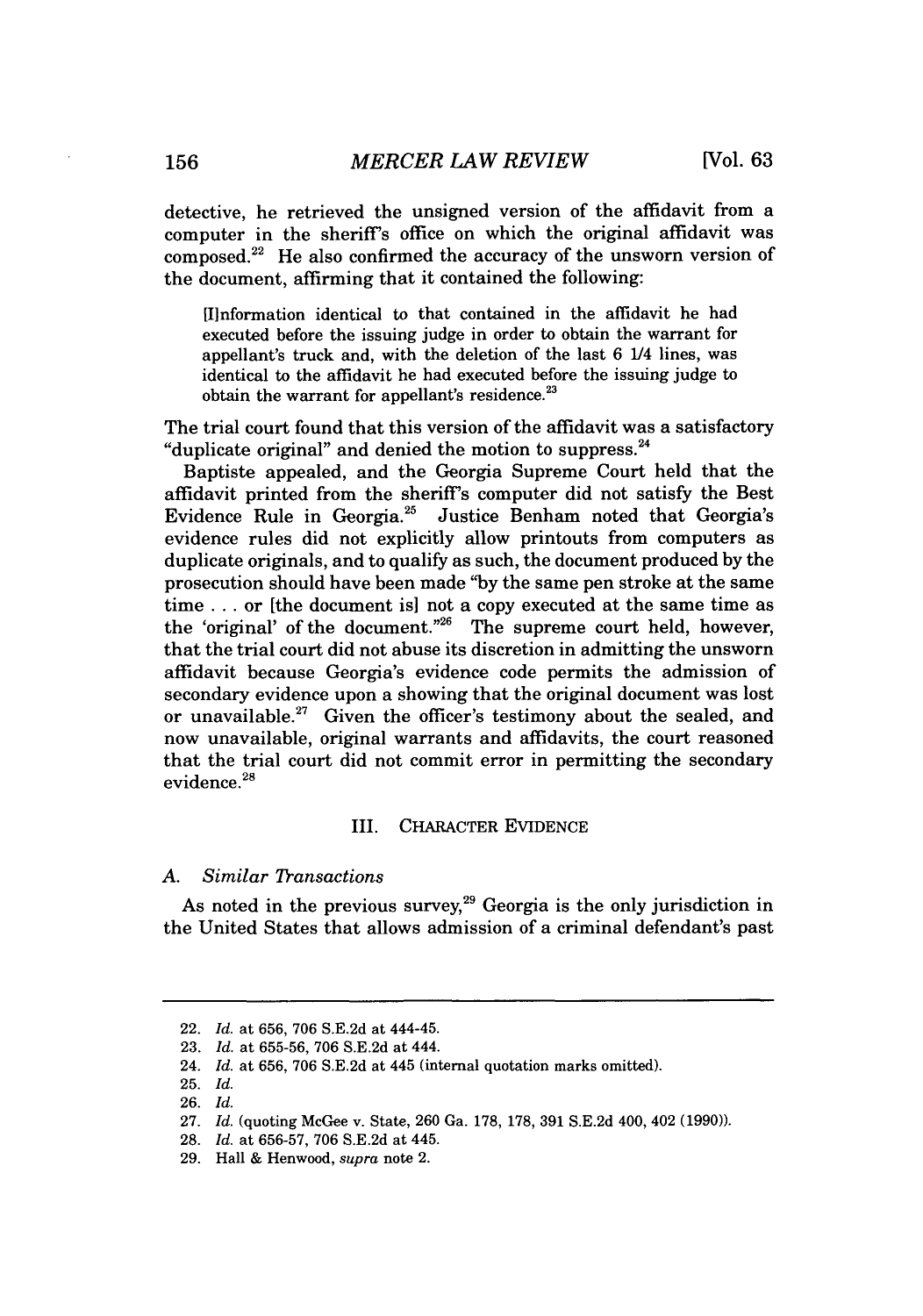crimes or acts to serve as evidence of the defendant's "bent of mind" toward the conduct at issue in the case.<sup>30</sup>

During the survey period, the Georgia Court of Appeals has once again noted its disapproval of admitting this type of evidence, referring to the need for the Georgia General Assembly or the Georgia Supreme Court to amend the rule. For example, in *Steele v. State*,<sup>31</sup> the defendant argued that the use of a prior DUI conviction to show his bent of mind or course of conduct, when it was not needed to supply proof of a missing element to the prosecution's case, violated the rule against character evidence. $32$  The court of appeals noted that there were concerns with using similar transaction evidence to prove bent of mind, but that they were bound to follow precedent in allowing its admission: "Only the Supreme Court of Georgia or the Georgia General Assembly has the authority to depart from this state's established (and unique) rule on the admissibility of similar transaction evidence."<sup>33</sup>

#### *B. Unsavory Groups*

In a rare move, the Georgia Supreme Court recently reversed a murder conviction because of improperly admitted character evidence. In *Boring v. State*,<sup>34</sup> Courtney Boring was convicted of murdering her mother in February 2007.<sup>35</sup> The supreme court reversed the conviction, but not for lack of evidence of Boring's guilt in her mother's slaying. In fact, Chief Justice Hunstein noted in her opinion that the evidence "was sufficient to enable a rational trier of fact to conclude beyond a reasonable doubt that appellant was guilty of the crimes of which she was convicted." However, the court held that it was reversible error for the trial court to admit character evidence suggesting that the defendant was under "satanic influences."<sup>38</sup> At trial, the prosecution introduced various evidence collected **by** police officers from the fifteenyear-old's bedroom.<sup>39</sup> Evidence admitted over the defense's objection included:

**<sup>30.</sup>** Wade v. State, **295** Ga. **App.** 45, 48, **670 S.E.2d** 864, **866 (2008);** see also Hall **&** Henwood, *supra* note 2, at **130-31.**

**<sup>31. 306</sup>** Ga. **App. 870, 703 S.E.2d 5** (2010).

**<sup>32.</sup>** *Id.* at **871-73, 703 S.E.2d** at **7-8.**

**<sup>33.</sup>** *Id.* at **873, 703 S.E.2d** at **8.**

<sup>34.</sup> **289** Ga. 429, **711 S.E.2d** 634 **(2011).**

**<sup>35.</sup>** *Id.* at 429 **&** n.1, **711 S.E.2d** at **635 &** n.1.

**<sup>36.</sup>** *See id.* at 432, **711 S.E.2d** at **637.**

**<sup>37.</sup>** *Id.*

**<sup>38.</sup>** *Id.* (internal quotation marks omitted).

**<sup>39.</sup>** *Id.*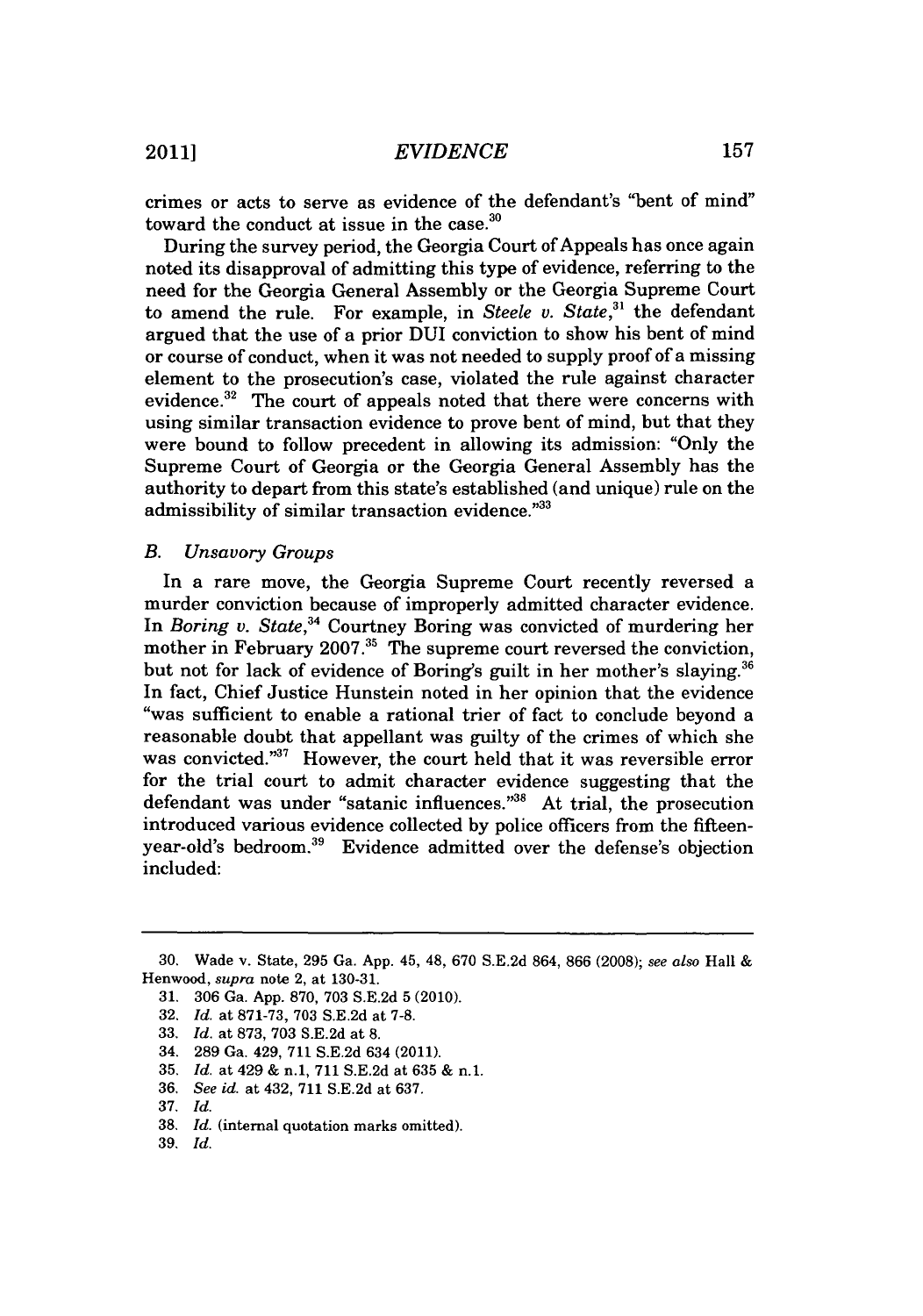photographs of appellant with dyed black hair and dark make-up; a document bearing the words of a "curse" to be recited "while burning the letter over a black candle"; and seven different inscriptions, one typewritten and the rest handwritten on the bedroom walls, of song lyrics and quotations attributed to various singers and other artists, bearing themes of anguish, enslavement, atheism, and violence.<sup>40</sup>

In its analysis, the supreme court noted that it has, in past cases, admitted evidence of membership in "unsavory" or unpopular groups, despite the evidence's incidental bearing on the defendant's character, when a sufficient connection existed between the crime involved and the beliefs or practices of the group.<sup>41</sup> For example, the court has upheld the admission of evidence regarding a defendant's membership in a satanic cult when there was evidence that the killing was the result of a satanic ritual.<sup>42</sup> In *Boring*, however, the court determined that there was no such nexus between the crime and the girl's alleged gothic lifestyle.<sup>43</sup> Thus, the prosecution's use of the evidence was an impermissible attempt to draw the jury's attention to the defendant's beliefs, which the jury would likely find unsavory or immoral, rather than a permissible effort to establish a motive.<sup>44</sup> The supreme court's decision was a strong statement about the effect character evidence can have on a trial, but it also exemplifies the thin and often blurry line between admissible and impermissible character evidence in Georgia.

#### IV. FOURTH **AMENDMENT** SEARCH **AND SEIZURE**

#### *A. Cell Phone Data*

Much of the case law discussing evidentiary issues involves the suppression or admission of evidence gathered **by** law enforcement officers that implicates the Fourth Amendment constitutional protection against unreasonable search and seizure.<sup>45</sup> This has become particular**ly** relevant after the United States Supreme Court's decision in *Arizona v. Gant.46 In Gant,* the Supreme Court held that

<sup>40.</sup> *Id.*

<sup>41.</sup> *Id. at* 433-34, 711 **S.E.2d** at **638** (citing Clark v. State, **271** Ga. **6,9,515 S.E.2d 155, 159 (1999)).**

<sup>42.</sup> *Id.* (citing McIntyre v. State, **266** Ga. **7, 11,** 463 **S.E.2d** 476, 481 **(1995)).**

<sup>43.</sup> *Id.* at 434-35, **711 S.E.2d** at **638.**

*<sup>44.</sup> Id.* at 434-35, **711 S.E.2d** at **638-39.**

<sup>45.</sup> *See* **U.S. CONST.** amend. IV.

*<sup>46.</sup>* **556 U.S. 332, 129 S.** Ct. **1710 (2009).**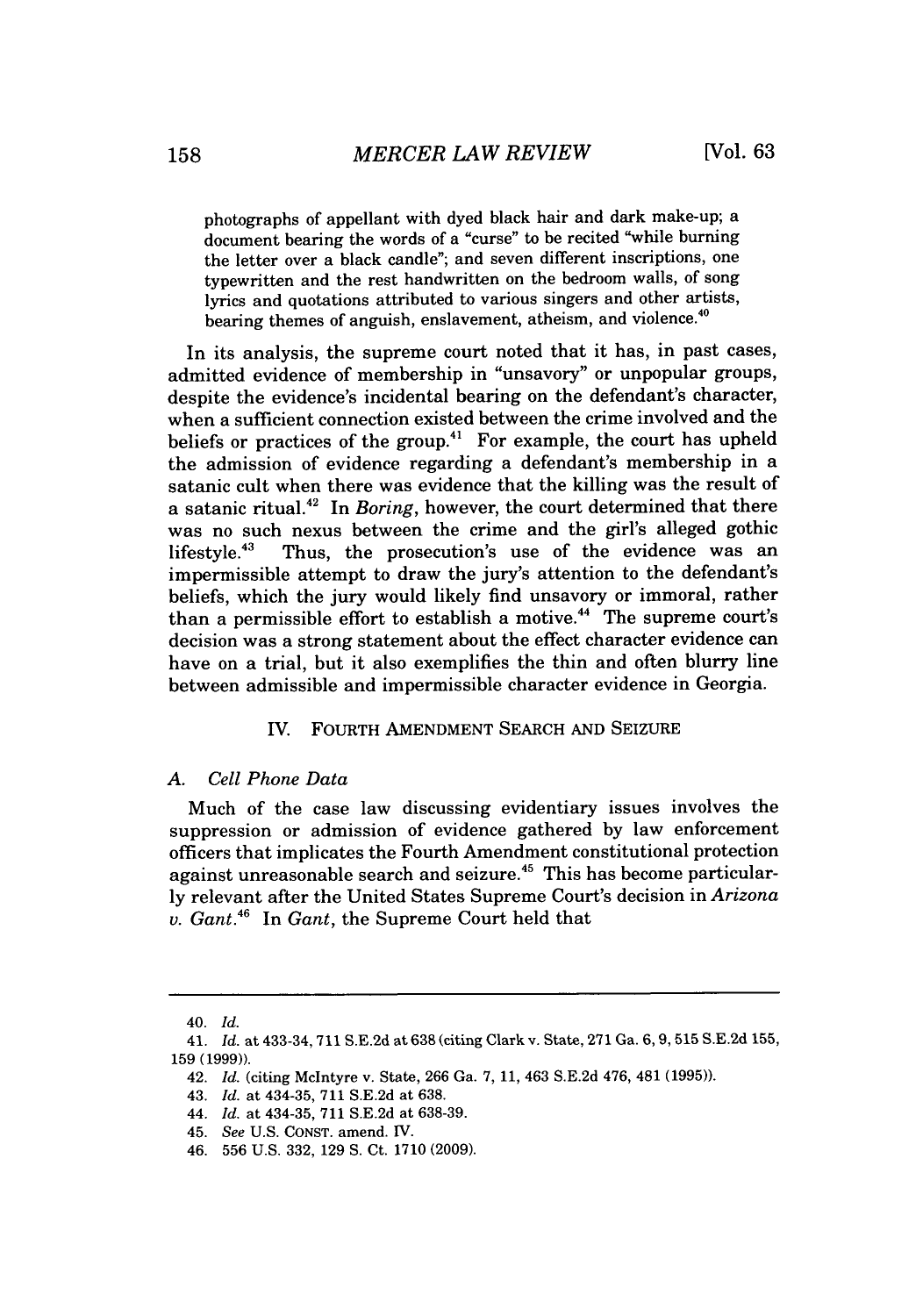# *EVIDENCE* 159

when an officer lawfully arrests the occupant or recent occupant of an automobile, and "when it is reasonable to believe that evidence of the offense of arrest might be found in the vehicle," the officer may search the passenger compartment of the automobile for such evidence as an incident of the arrest.  $\ldots$ <sup>47</sup>

Since the Supreme Court's decision in *Gant,* lower courts have grappled with its scope, particularly in cases where there is no imminent risk that evidence will be destroyed.<sup>48</sup>

During the survey period, the Georgia Court of Appeals applied "[t]he most restrictive plausible interpretation" of that decision and found that the warrantless search of electronic data stored on a defendant's cell phone was reasonable as part of a search of a defendant's vehicle incident to arrest.<sup>49</sup> In *Hawkins v. State*,<sup>50</sup> the defendant (Hawkins) was arrested on multiple charges after sending text messages regarding drug sales to a cell phone that a mother had turned over to police because she was concerned that her son was receiving drug-related messages. Officers continued to correspond with Hawkins, who believed she was communicating with the son, and set up a time and place to meet for what she believed was a drug sale. When Hawkins arrived at the restaurant, she was arrested and officers searched her vehicle with her consent and incident to her arrest. In the car, officers located the cell phone in Hawkins's purse and downloaded the messages exchanged with her that day. Hawkins challenged the search and seizure of the cell phone, claiming that it violated her Fourth Amendment rights.<sup>51</sup>

Rejecting her claim, the court of appeals noted that when officers are authorized to search a vehicle for a specific piece of evidence, they are also permitted to search any container that might reasonably contain the object for which they are searching.<sup>52</sup> The court then reasoned that a cell phone should be treated like a container in the context of an authorized warrantless search for evidence.<sup>53</sup> Further, the court held that the officer did not exceed the scope of his authority to search the phone since he merely searched for and downloaded the messages sent to the phone in his possession.<sup>54</sup> Therefore, the court held, the search

<sup>47.</sup> Hawkins v. State, **307** Ga. **App. 253, 255,** 704 **S.E.2d 886,889** (2010) (quoting *Gant,* **129 S.** Ct. at 1714).

<sup>48.</sup> *See, e.g., Hawkins,* **307** Ga. **App.** at **255-56,** 704 **S.E.2d** at **889.**

<sup>49.</sup> *Id.* at **256,** 704 **S.E.2d** at **889-90.**

**<sup>50. 307</sup>** Ga. **App. 253,** 704 **S.E.2d 886** (2010).

**<sup>51.</sup>** *Id.* at **253-55,** 704 **S.E.2d** at **888-89.**

**<sup>52.</sup>** *Id.* at **255-56,** 704 **S.E.2d** at **889-90.**

**<sup>53.</sup>** *Id.* at **258,** 704 **S.E.2d** at **891.**

<sup>54.</sup> *Id.* at **259,** 704 **S.E.2d** at **892.**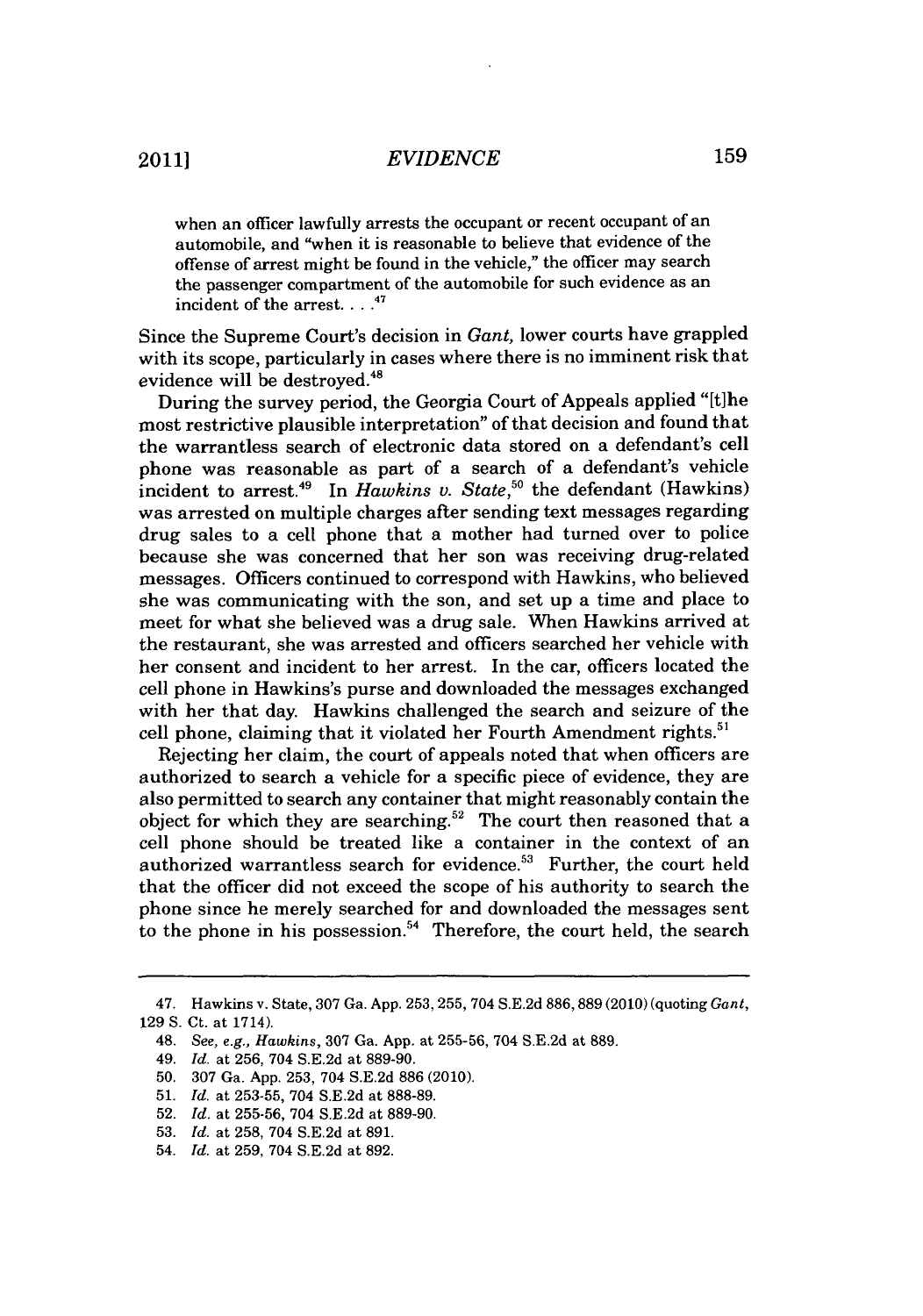of the cell phone did not violate Hawkins's Fourth Amendment rights, and the text messages were admissible.<sup>55</sup> Cell phones differ substantially from traditional containers in that they lack the finite capacity to hold tangible objects.<sup>56</sup> Therefore, the court urged that application of the principles for traditional container searches to cell phones should be done with "great care and caution."" However, this decision could serve as an important tool for officers gathering electronic evidence, and it serves as an example of Georgia courts' attempt to define the scope of *Gant.*

#### *B. The Exclusionary Rule*

Part of the Fourth Amendment protection against unreasonable search and seizure is the exclusionary rule, which restricts admission of evidence obtained during unlawful searches.<sup>58</sup> The purpose of the rule is to deter unconstitutional searches **by** limiting the ability of the prosecution to use the resulting evidence against the defendant; however, this rule is not unlimited: "Because the rule is not constitutionally mandated and because of its broad deterrent purpose, it consistently has been applied only 'where its remedial objectives are thought most efficaciously served." $59$  To determine when to apply the exclusionary rule to proceedings other than criminal trials, the United States Supreme Court has adopted a balancing test in which the likelihood of deterring unconstitutional searches is weighed against the potential harm of excluding the evidence.<sup>60</sup>

On the last day of the survey period, the Georgia Supreme Court applied this balancing test and refused to extend the exclusionary rule to probation revocation proceedings. In *State v. Thackston,"* the supreme court reversed the court of appeals grant of a motion to suppress unconstitutionally collected evidence during a probation revocation hearing.<sup>62</sup> The supreme court reasoned that because the goal of the probation system is to rehabilitate offenders, it is vital to the administration of that system that all relevant and reliable evidence be heard during revocation proceedings.<sup>63</sup> Further, the court held that the

**60.** *Id.* at \*2 (citing Illinois v. Krull, 480 **U.S.** 340, 347-48 **(1987)).**

**<sup>55.</sup>** *Id.*

**<sup>56.</sup>** *Id.* at **257-58,** 704 **S.E.2d** at **891.**

**<sup>57.</sup>** *Id.*

**<sup>58.</sup>** United States v. Calandra, 414 **U.S. 338,** 347 (1974).

**<sup>59.</sup>** State v. Thackston, No. **S10G1337, 2011** WL **2118928,** at **\*1** (Ga. May **31, 2011).**

**<sup>61.</sup>** No. **S10G1337,** 2011 WL **2118928** (Ga. May **31, 2011).**

**<sup>62.</sup>** *Id.* at **\*1.**

*<sup>63.</sup> Id.* at **\*2-3.**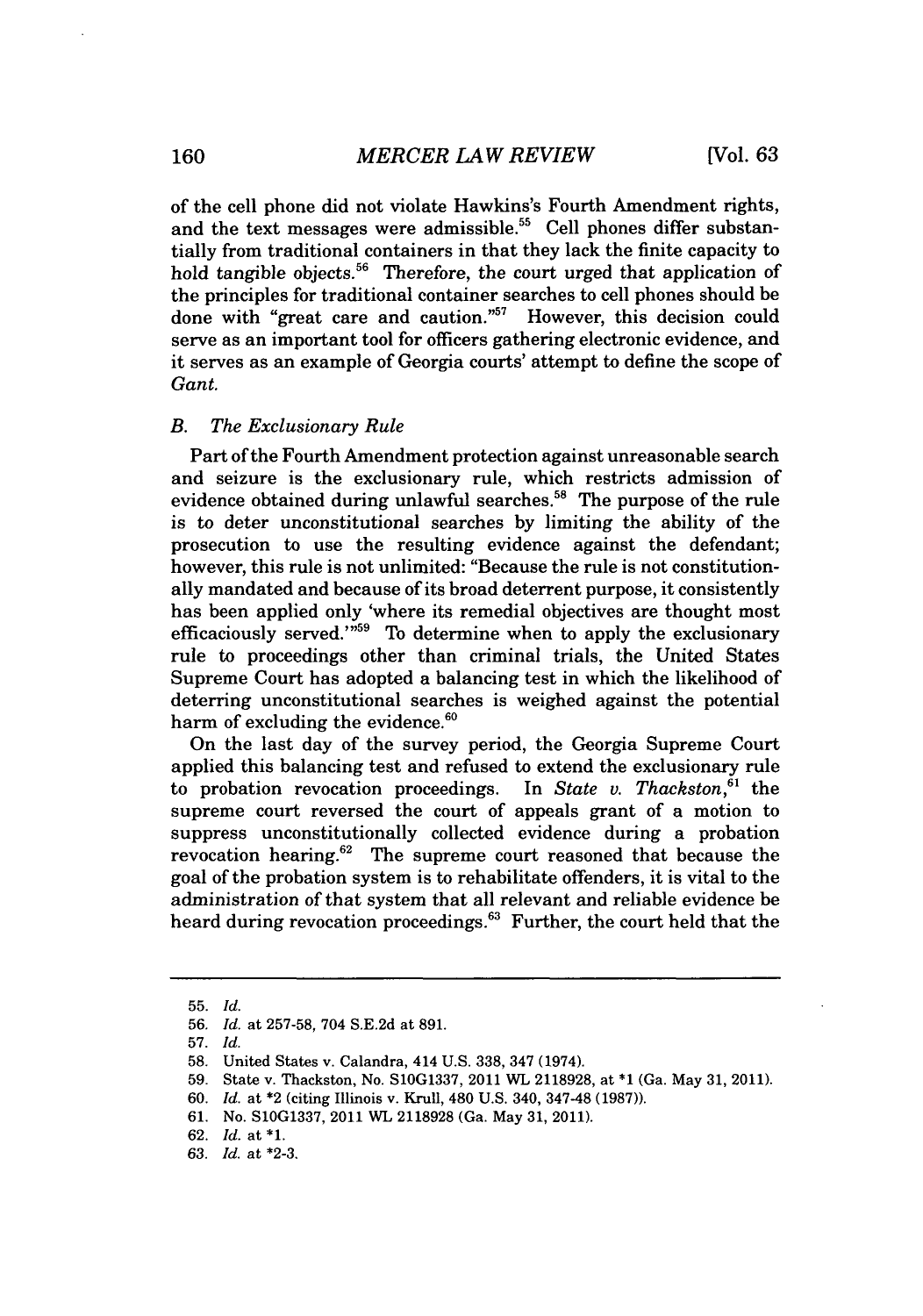exclusionary rule's application to criminal proceedings sufficiently deterred unconstitutional searches, and the potential deterrent effect of extending the rule to revocation proceedings was outweighed **by** the need to thoroughly evaluate as much evidence as possible about the probationer's readiness to reintegrate into society.<sup>64</sup> This decision brings Georgia in line with the majority of jurisdictions that have declined to extend the application of the exclusionary rule to probation revocation proceedings, and it overruled all Georgia cases to the contrary.65

#### V. **CHILD CUSTODY CASES**

During the survey period, the Georgia Supreme Court had the opportunity to clarify a narrow, but important, area of evidentiary law. In *Pace v. Pace*,<sup>66</sup> the court held that in making final determinations of child custody decisions, lower courts should not rely on evidence introduced at preliminary hearings.<sup>67</sup> In *Pace*, the husband filed for divorce, and, during the preliminary hearing, the court awarded temporary physical custody of the couple's minor son to the husband and joint legal custody to both parties. At the bench trial in which the divorce decree was entered, the husband was granted sole legal and physical custody of the child, and the wife subsequently appealed.<sup>68</sup> The supreme court held that despite the lack of guidance from the statute and the court rules regarding child custody determinations, it was reversible error for the trial court to rely on the testimony proffered at the preliminary hearing without notifying the parties. $69$ 

*<sup>64.</sup> Id. at* **\*3.**

**<sup>65.</sup>** *Id.* The court noted:

We also overrule the following cases to the extent they hold illegally seized evidence is inadmissible in probation revocation hearings: *Colvert v. State,* **237** Ga. **App. 670, 516 S.E.2d 377 (1999)** (vacating and remanding where trial court revoked probation based on evidence that may have been subject to suppression); *Owens v. State,* **153** Ga. **App. 525, 265 S.E.2d 856 (1980)** (reversing revocation of probation based on improper admission of illegally seized evidence at revocation hearing); *Adams v. State,* **153** Ga. **App.** 41, 264 **S.E.2d 532 (1980)** (holding illegally seized evidence inadmissible in revocation hearing); *Porter v. State,* 142 Ga. **App.** 481, **236 S.E.2d 172 (1977)** (same); *Giles v. State,* 149 Ga. **App. 263,** 254 **S.E.2d 154 (1979).**

*Id.* n.2.

**<sup>66. 287</sup>** Ga. **899, 700 S.E.2d 571** (2010).

**<sup>67.</sup>** *Id.* at **901, 700 S.E.2d** at **573.**

**<sup>68.</sup>** *Id.* at **899-900, 700 S.E.2d** at **572.**

**<sup>69.</sup>** *Id.* at **900-01, 700 S.E.2d** at **572-73.**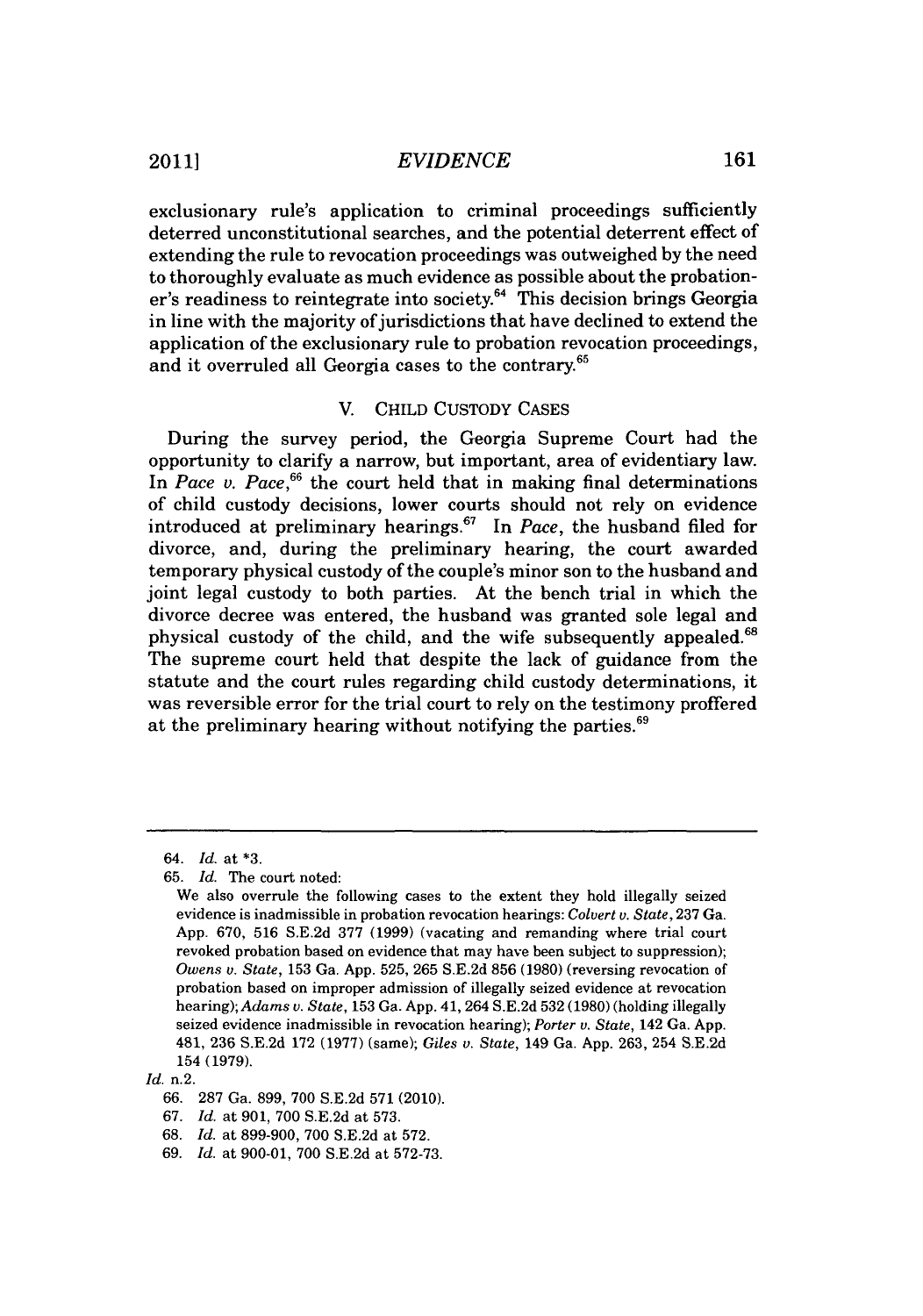#### VI. PLAINTIFFS As **EVIDENCE**

Decisions on admissibility of evidence very often require examination of the effect the evidence will have on the jury. Weighing the probative value of a particular piece of evidence against the potential for unfair prejudice is essential to many admissibility determinations. Limiting the presence of a party in the courtroom during trial now requires a related analysis in Georgia.<sup>70</sup>

Generally, civil parties have the right to be present at all stages of trial.<sup>71</sup> However, this right may be limited in certain circumstances without violating due process, such as when the presence of a severely injured or disabled plaintiff before the jury could unfairly prejudice the defendant's case.<sup>72</sup> Until the current survey period, Georgia courts had not examined the circumstances under which a defendant could seek to have an injured plaintiff excluded from the courtroom without running afoul of that plaintiff's constitutionally protected rights.<sup>73</sup>

*In Kesterson v. Jarrett,"4* the Georgia Court of Appeals followed the lead of the United States Court of Appeals for the Sixth Circuit and outlined circumstances in which a plaintiff's presence at trial is not **a** right, such as when "the plaintiff functions almost as an exhibit, as a piece of evidence," rather than a meaningful participant in the proceed-<br>ing.<sup>75</sup> In *Kesterson*, the parents, Catherine and Ross Kesterson, In Kesterson, the parents, Catherine and Ross Kesterson, individually and on behalf of their daughter, Kyla, brought a medical malpractice case alleging that Kyla was deprived of oxygen immediately preceding her birth, which resulted in neurological injuries. In response to the defendants' motion to exclude Kyla from the courtroom, the trial court concluded that Kyla would be introduced to the jury during voir dire, and then her presence would be limited absent a finding **by** the court that her presence was essential and relevant, with the court reserving the right to remove Kyla from the courtroom if her presence became disruptive or prejudicial to the defendant. The plaintiffs requested that Kyla be allowed in the courtroom during the testimony of three witnesses. The court denied their request with respect to two of the witnesses. The plaintiffs appealed this ruling after the jury found

**<sup>70.</sup>** Kesterson v. Jarrett, **307** Ga. **App.** 244, 249-50, 704 **S.E.2d 878, 883-84(2010),** cert. *granted.*

**<sup>71.</sup>** Cox v. Yates, **96** Ga. **App.** 466, 466, **100 S.E.2d** 649, **651 (1957).**

**<sup>72.</sup>** *Kesterson,* **307** Ga. **App.** at 249, 704 **S.E.2d** at **883.**

**<sup>73.</sup>** *See id.*

*<sup>74.</sup>* **307** Ga. **App.** 244, 704 **S.E.2d 878** (2010).

**<sup>75.</sup>** *Id.* at 248-50, 704 **S.E.2d** at **883-84.**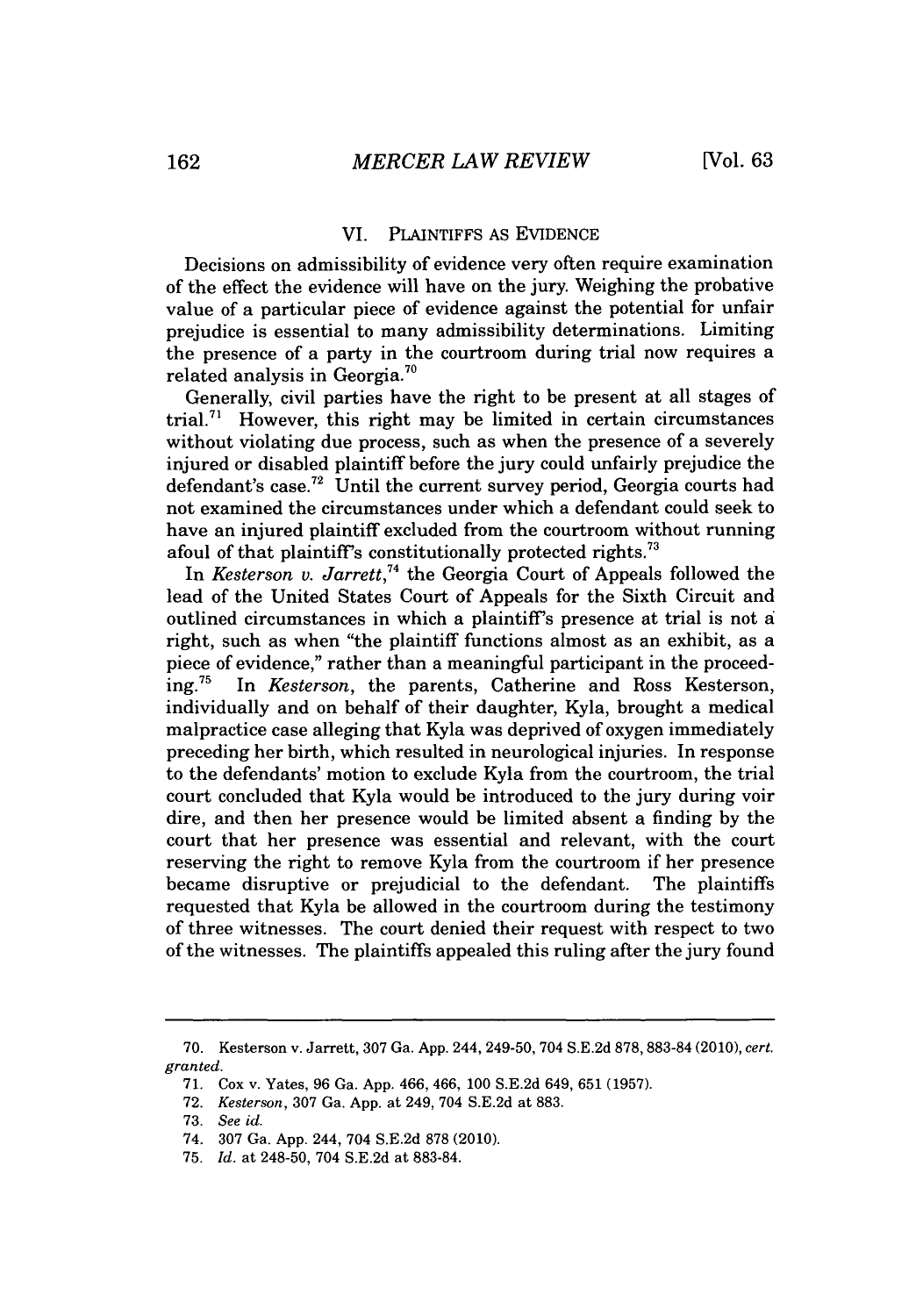for the defense.<sup>76</sup> The court of appeals concluded that while the trial court did not thoroughly examine and explain their decision to exclude Kyla, the error was harmless.<sup>77</sup> However, the court provided instructions for trial courts on how to handle requests to exclude injured plaintiffs in the future:

[When, after an evidentiary hearing upon a written motion and after an opportunity to observe the plaintiff, the court makes the following factual findings in a written order: **(1)** the plaintiff is severely injured; (2) the plaintiff attributes those injuries to the conduct of the defendant(s); **(3)** there is a substantial likelihood that the plaintiff's presence in the courtroom will cause the jury to **be** biased toward the plaintiff based on sympathy rather than the evidence such that the jury would be prevented or substantially impaired from performing its duty; (4) the plaintiff is unable to communicate with counsel or to participate in the trial in any meaningful way; and **(5)** the plaintiff is unable to comprehend the proceedings."

In conducting the inquiry, courts should examine the plaintiff in person, on video, or through other reliable means to evaluate the above factors objectively.<sup>79</sup> The holding of the court of appeals recognizes that plaintiffs can serve evidentiary purposes, and their ability to assist counsel should be weighed against the risk that their presence impairs the fact-finding mission of the jury.

### VII. **CONCLUSION**

Major changes are on the horizon for Georgia's evidence code. It remains uncertain exactly how those changes will affect judges and attorneys practicing in the state. However, given the importance of the rules of evidence in shaping litigation, it is clear the effect will be substantial.

*<sup>76.</sup> Id.* at 244-47, 704 **S.E.2d** at **880-82.**

*<sup>77.</sup> Id.* at **250-51,** 704 **S.E.2d** at **884.**

**<sup>78.</sup>** *Id.* at **250,** 704 **S.E.2d** at **884.**

**<sup>79.</sup>** *Id.* at **250** n.6, 704 **S.E.2d** at **884** n.6.